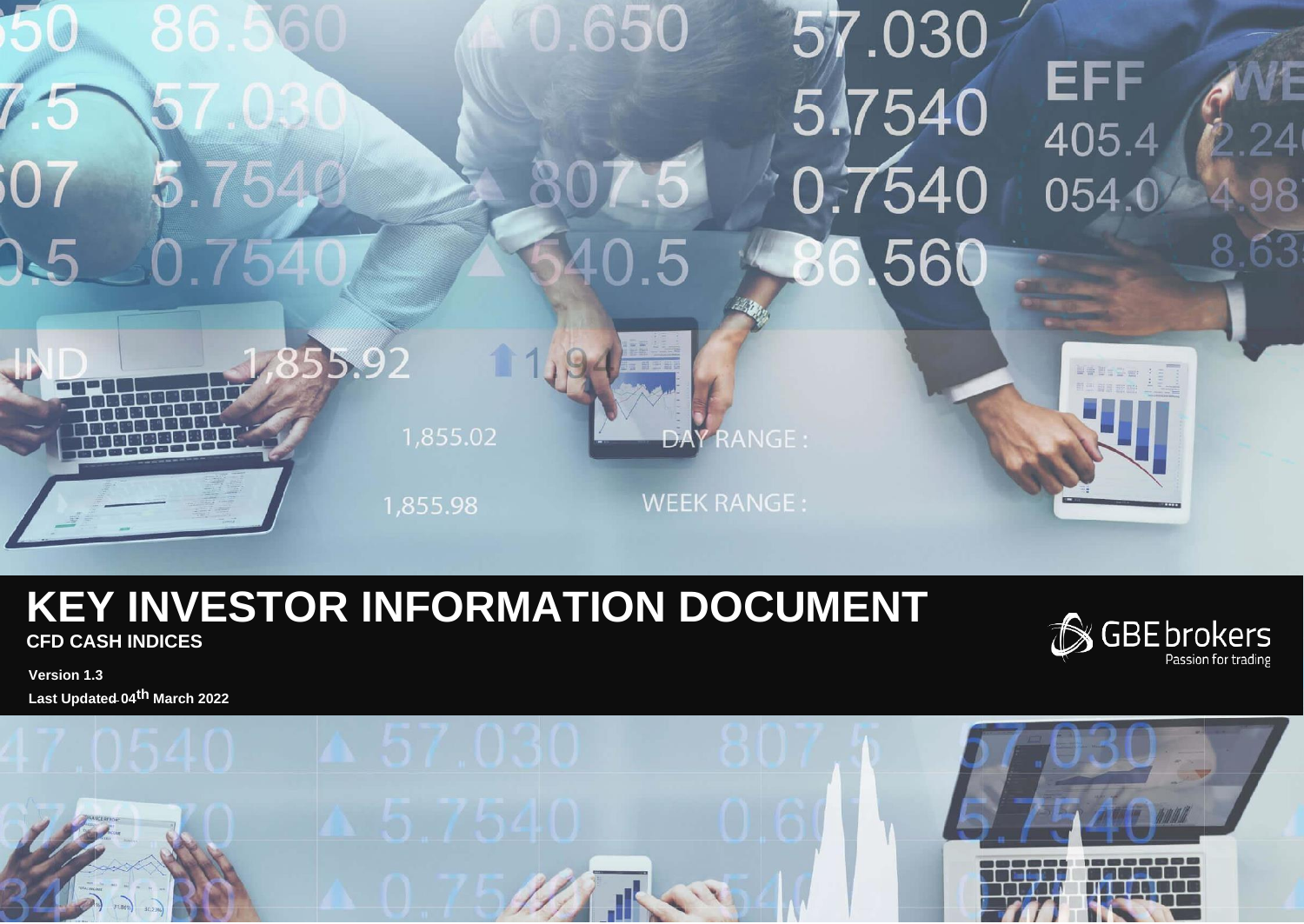## **SGBEbrokers**

### **KEY INVESTOR INFORMATION DOCUMENT – CFD CASH INDICES**

### **Purpose**

This document provides you with key information about this investment product. It is not marketing material. The information is required by law to help you understand the nature, cost, risks, and rewards of this product an help you compare it with other products.

### **Product**

Contract for Difference on Cash Indices. The Manufacturing of this product is GBE Brokers LTD. Contact us on +357 (25) 28 17 36 for more information. GBE Brokers Ltd. Is regulated by the Cyprus Securities and Exchange Commission (CySEC). This Key Information Document was first published on 21<sup>st</sup> of December 2017 as "Key Information Documents CFD Indices, Shares, FX pairs, Cryptocurrencies, Commodities, Futures".

### **Alert**

**You are about to purchase a product that is not simple and may be difficult to understand.**

### **What is this product?**

### **Type**

This is a 'Contract for Difference' ("CFD"). It allows you an indirect (also described as "synthetic") exposure to an underlying instrument being in Cash Indices. You will have no direct interest in the underlying product/ instrument. Accordingly, you can make gains or suffer losses as a result of price or value movements in relation to the underlying product or financial instrument to which you have the indirect exposure. Visit [www.gbebrokers.com](http://www.gbebrokers.com/) for further information in relation to the CFDs on Futures on Indices available.

### **What is a CFD on cash indices ?**

GBE Brokers may offer CFDs on different underlying instruments. In this case it is a CFD linked to the price of Cash Indices. A Cash Index CFD tracks the performance of the related futures contract, adjusted for fair value

### **Objectives**

The objective of trading a CFD is to gain exposure to movements related to a financial product, benchmark, or instrument without owning it. Your return depends on the size of the performance (or movement) of the underlying instrument and the size of your position.

For example, if you believe the value of a currency pair is going to increase, you would buy a number CFDs ("going long') with the intention to later sell them when they are at a higher value. The difference between the bu and your subsequent sell price would equal to your profit, minus any relevant costs (detailed below). If you think the value of a currency pair is going to decrease, you would sell a number of CFDs ("going short") at a spe value, expecting to later buy them back at a lower value than you previously agreed to sell them for, resulting in GBE Brokers paying you the difference, minus any relevant costs (detailed below).

However, if the underlying instrument moves in the opposite direction, and your position is closed, you would owe GBE brokers for the amount of loss you have incurred (together with any costs). This product is commonly traded on margin. Margin refers to the use of a small amount of capital to support an investment of a larger exposure. Please note that margin trading requires extra caution, because whilst you can realize large profits if price moves in your favor, you risk extensive losses if the price moves against you. More information about margin trading can be found [here.](https://gbebrokers.com/documents/product_specifications.pdf)

### **Intended retail investor**

Trading in this product will not be appropriate for everyone. The product would most commonly be utilized by persons who want to generally gain short term exposures to financial instruments/markets; are using (trading with money which they can afford to lose; have a diversified investment and savings portfolio; have a high-risk tolerance; and understand the impact of and risks associated with margin trading.

### **Term**

CFDs on Cash Indices are execution only products and generally therefore have no fixed or suggested maturity date. It is up to you to open and close your position, however your position will only be kept open to the extent you have available margin, and you will receive a stop out when your margin level falls between the close out level. Specific information on each underlying investment option can be foun[d here.](https://gbebrokers.com/documents/product_specifications.pdf)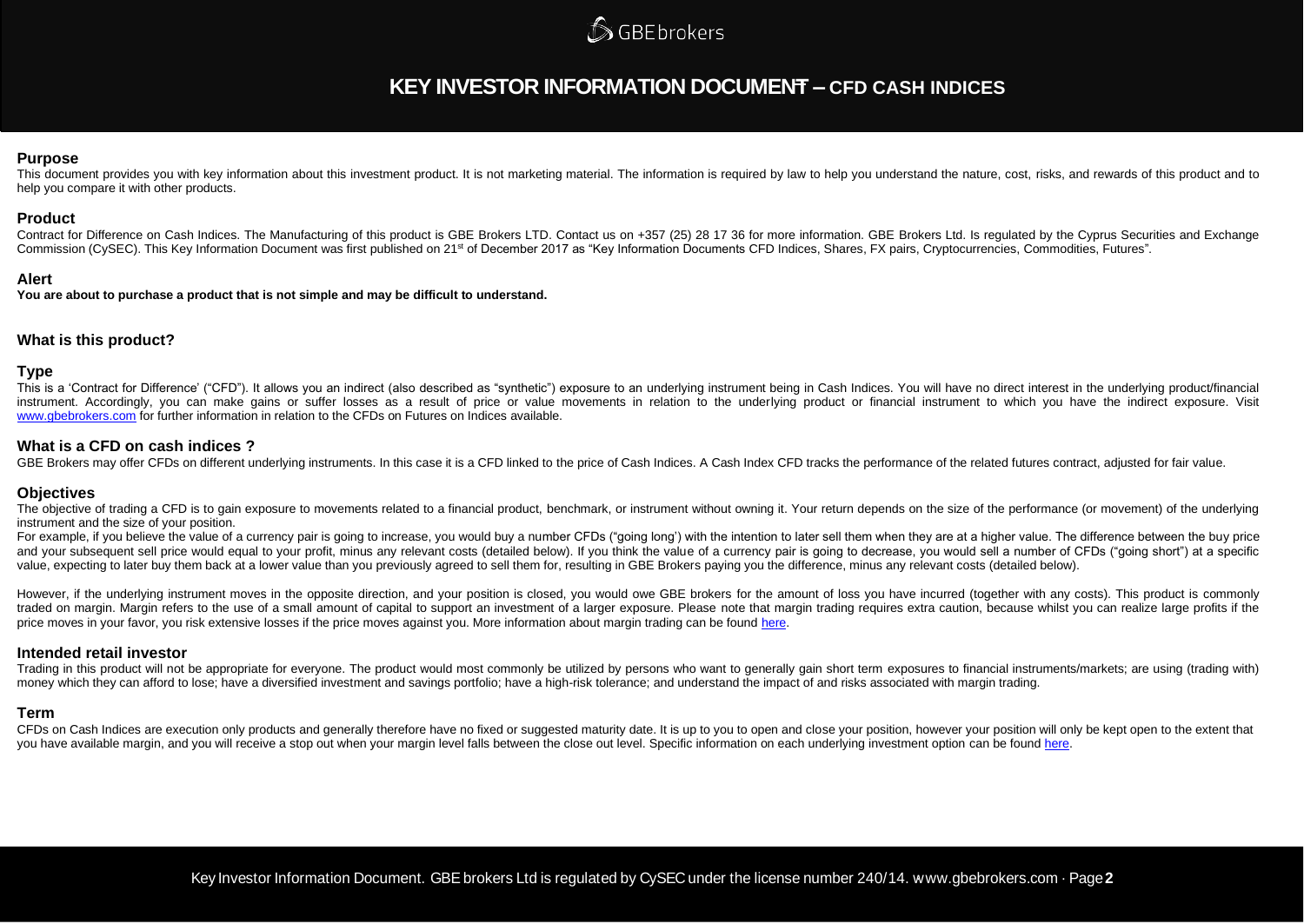

### **KEY INVESTOR INFORMATION DOCUMENT – CFD CASH INDICES**

### **What are the risks and what could I get in return?**

| <b>Risk Indicator</b> |   |   |   |   |                  |
|-----------------------|---|---|---|---|------------------|
|                       | 2 | 3 | 5 | 6 |                  |
| <b>LOW RISK</b>       |   |   |   |   | <b>HIGH RISK</b> |

The summary risk indicator is a guide to the level of risk of this product compared to other products. It shows how likely itis that the investor will lose money because of movements in the markets. We have classified this product as 7 out of 7, which is the highest risk class. This rates the potential losses from future performance at a very high level. Be aware of currency risk. You may receive payments in a different currency, so the final return you will get depends on the exchange rate between the two currencies. This risk is not considered in the indicator shown above. Trading risks are magnified by leverage the total loss may be up to your total amount invested. Values may fluctuate significantly in times of high volatility or market/economic uncertainty; such swings are even more significant if your positions are leveraged and may also adversely affect your position. As a result, Margin calls may be made quickly or frequently, and in the event of default, your positions may be closed out and losses may be realized. Trade

only after you have acknowledged and accepted the risks. You should carefully consider whether trading in leveraged products is appropriate for you.

### **Performance scenarios**

The scenarios shown illustrate how your investment could perform. You can compare them with the scenarios of other products. The scenarios presented are an estimate of future performance based on evidence from the past on how the value of this investment varies and are not an exact indicator. What you get will vary depending on how the market performs and how long you hold the CFD. The stress scenario shows what you might get back in extreme market circumstances, and it does not consider the situation where we are not able to pay you.

The following assumptions have been used to create the scenarios in Table 1:

| Cash Index CFD (held intraday)             |                             |         |  |
|--------------------------------------------|-----------------------------|---------|--|
| <b>Cash Index opening price:</b>           |                             | 14,000  |  |
| Trade size (per CFD):                      | ΤS                          |         |  |
| Margin %:                                  | M                           | 5%      |  |
| Margin Requirement (€):                    | $MR = P \times TS \times M$ | €700    |  |
| Notional value of the trade $(\epsilon)$ : | $TN = MR/M$                 | €14,000 |  |

#### **Table 1**

| <b>LONG</b><br>Performance scenario | <b>Closing price (inc.</b><br>spread) | <b>Price</b><br>change | <b>Profit/loss</b> | <b>SHORT</b><br>Performance scenario | <b>Closing price (inc.</b><br>spread) | <b>Price</b><br>change | <b>Profit/loss</b> |
|-------------------------------------|---------------------------------------|------------------------|--------------------|--------------------------------------|---------------------------------------|------------------------|--------------------|
| <b>Favorable</b>                    | 14.210                                | 1.50%                  | € 210.00           | Favorable                            | 13,790                                | $-1.50%$               | € 210.00           |
| <b>Moderate</b>                     | 14,070                                | 0.50%                  | € 70.00            | <b>Moderate</b>                      | 13,930                                | $-0.50%$               | € 70.00            |
| <b>Unfavorable</b>                  | 13,790                                | $-1.50%$               | $-6210.00$         | <b>Unfavorable</b>                   | 14,210                                | .50%                   | € 210.00           |
| <b>Stress</b>                       | 13,300                                | $-5.00%$               | $-6700.00$         | <b>Stress</b>                        | 14,700                                | 5.00%                  | $-€700.00$         |

The figures shown include all the costs of the product itself. If you have been sold this product by someone else or have a third party advising you about this product, these figures do not include any cost that you pay to Market developments in the future cannot be accurately predicted. The scenarios shown are only an indication of some of the possible outcomes based on recent returns. Actual returns could be lower.

### **What happens if GBE Brokers is unable to pay out?**

GBE Brokers Ltd. Is a member of the Investor Compensation Fund ("ICF") for the Clients of Cyprus Investments Firms ("CIFs"), under the Provision of Investment Services, the Exercise of Investment Activities, the Operation Regulates Markets and Other Related Matters Law 144(I)/2007, as subsequently amended from time to time ("the Law"). Detailed information can be found [here](https://gbebrokers.com/about-gbe-brokers/legal-documentation/)